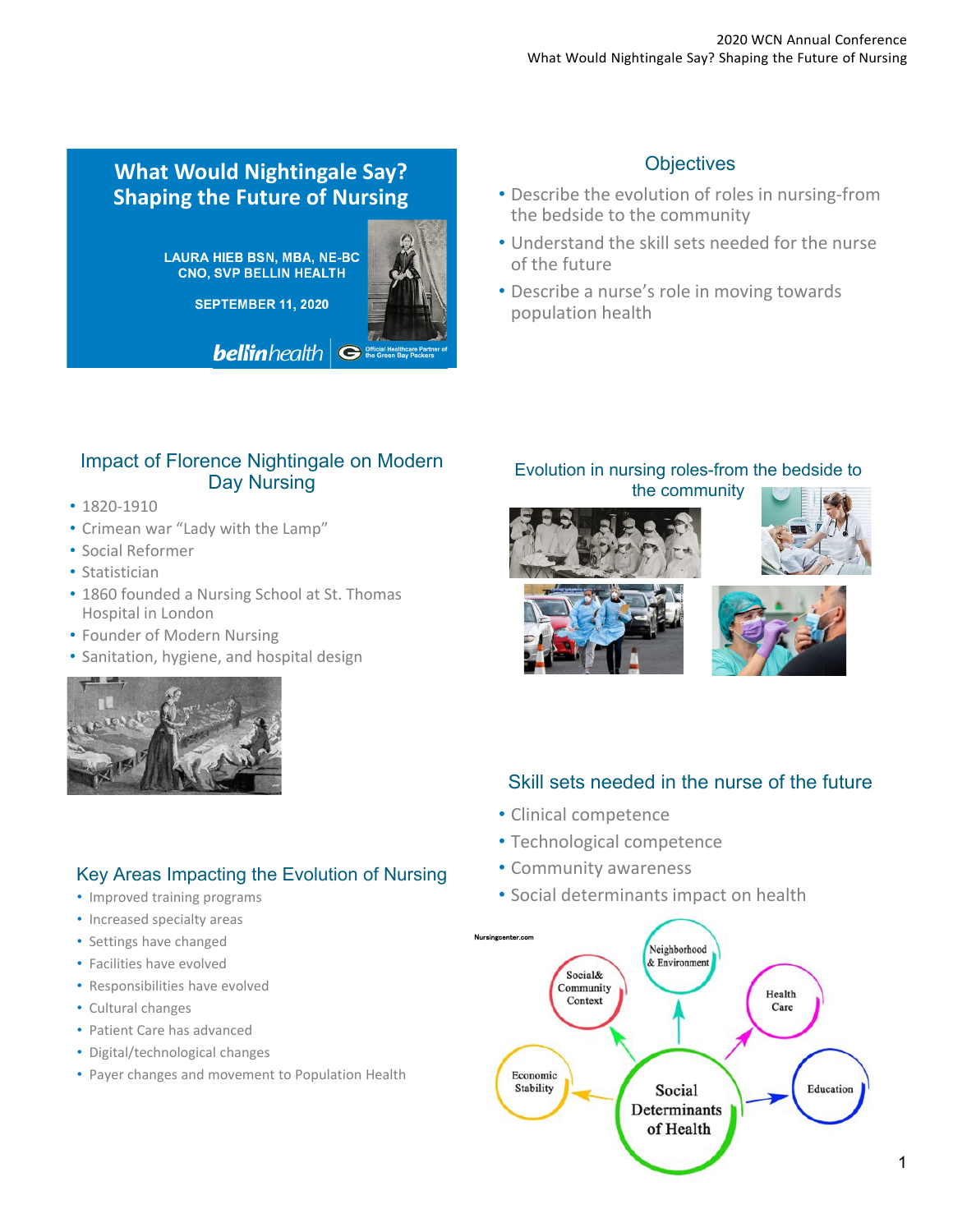#### University of Wisconsin- Population Health Institute. https://www.countyhealthrankings.org/explore-healthrankings/measures-data-sources/county-health-rankings-model



## Roles for Nurses in Population Health

- Care Coordinator/Nurse Navigator
- Informatics Specialist
- Community‐Based Facilitator
- Primary Care Partner
- Health Coaches
- Virtual Care
- Nurse Managed Health Centers

#### Role Transformation

- Focusing on wellness
- Patient and family‐centered care
- Care coordination
- Data analytics‐focusing on outcomes and improvement

#### A nurse's role in moving towards population health—as hypothesized by Flo!

- Use your voice
- Learn about your community
- Policy changes
- Look at the roles within your organization
- Advocate for others and understand the impact of in‐equity in your communities
- Develop and encourage future nurses by being a mentor

#### Nurses leading the way

- Dorothea Dix‐led a crusade to assist the mentally ill‐went to the legislature to create change
- Clara Barton‐a nurse during the civil war and founder of the American Red Cross‐Spoke with President Arthur about the need
- Hazel W. Johnson‐Brown‐First African American female to become a general in the U.S. Army 1979 Became Chief of the US Army Nurse Corps
- ANA, ANCC, WCN, WNA, AONL, WONL

Are nursing leaders visible in your community?

#### We can make a difference in Healthcare

- Bureau of labor statistics- one of the top occupations for growth through 2028
- Most Honest Profession 18 years in a row
- Wisconsin statistics
	- 82,747 nurses living and working in WI
	- 92.9% female-7.1% male
	- 6.3% racial/ethnic diversity
	- 42% of our nursing workforce plans to retire or leave within 9 years